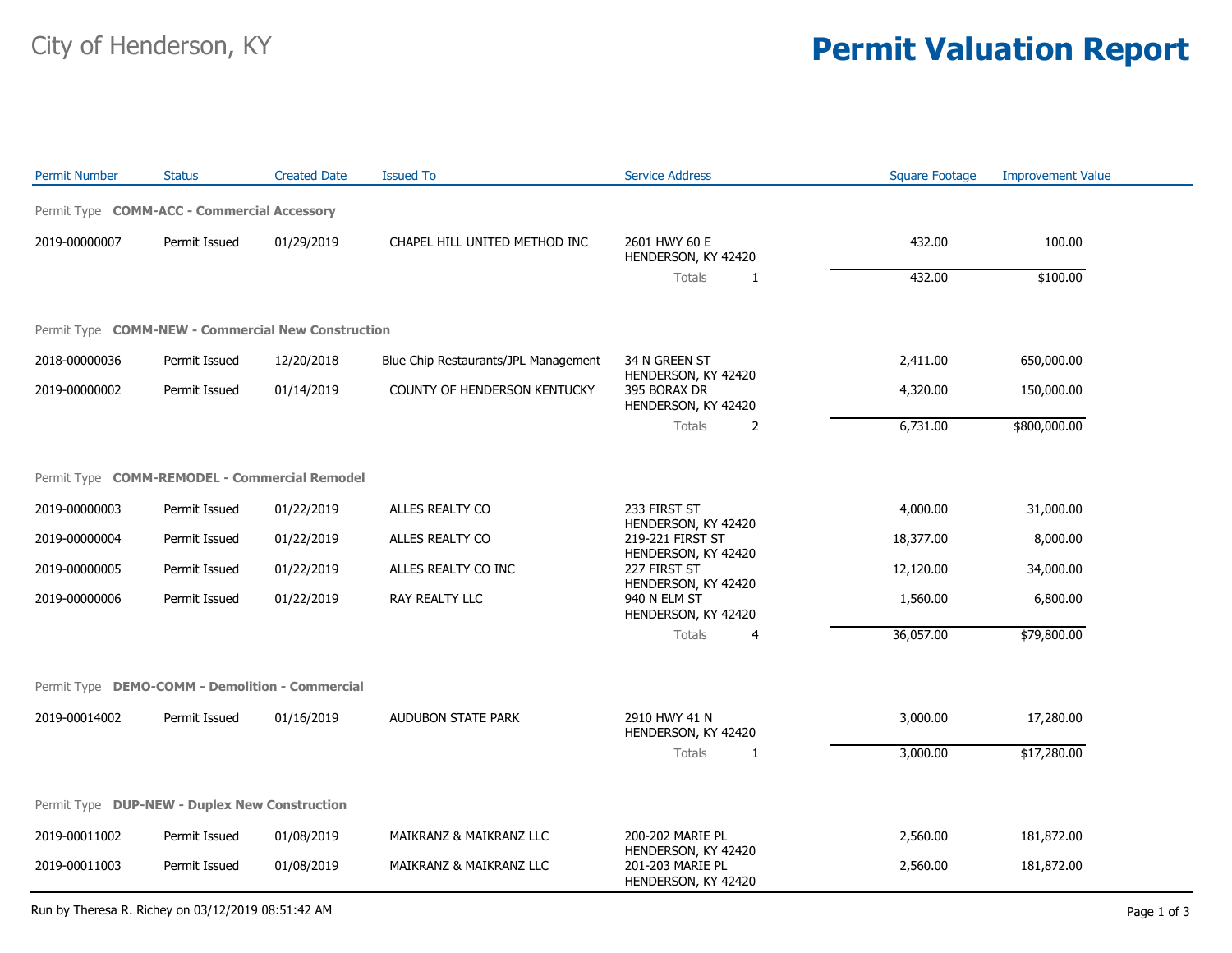## City of Henderson, KY **Permit Valuation Report**

| <b>Permit Number</b> | <b>Status</b>                                 | <b>Created Date</b> | <b>Issued To</b>                 | <b>Service Address</b>                     | <b>Square Footage</b> | <b>Improvement Value</b> |
|----------------------|-----------------------------------------------|---------------------|----------------------------------|--------------------------------------------|-----------------------|--------------------------|
|                      | Permit Type DUP-NEW - Duplex New Construction |                     |                                  |                                            |                       |                          |
| 2019-00011004        | Permit Issued                                 | 01/08/2019          | MAIKRANZ & MAIKRANZ LLC          | 204-206 MARIE PL<br>HENDERSON, KY 42420    | 2,560.00              | 181,872.00               |
| 2019-00011005        | Permit Issued                                 | 01/08/2019          | MAIKRANZ & MAIKRANZ LLC          | 205-207 MARIE PL<br>HENDERSON, KY 42420    | 2,560.00              | 181,872.00               |
| 2019-00011006        | Permit Issued                                 | 01/08/2019          | MAIKRANZ & MAIKRANZ LLC          | 208-210 MARIE PL<br>HENDERSON, KY 42420    | 2,560.00              | 181,872.00               |
| 2019-00011007        | Permit Issued                                 | 01/08/2019          | MAIKRANZ & MAIKRANZ LLC          | 209-211 MARIE PL<br>HENDERSON, KY 42420    | 2,560.00              | 181,872.00               |
| 2019-00011008        | Permit Issued                                 | 01/08/2019          | MAIKRANZ & MAIKRANZ LLC          | 212-214 MARIE PL<br>HENDERSON, KY 42420    | 2,560.00              | 181,872.00               |
| 2019-00011009        | Permit Issued                                 | 01/08/2019          | MAIKRANZ & MAIKRANZ LLC          | 213-215 MARIE PL<br>HENDERSON, KY 42420    | 2,560.00              | 181,872.00               |
|                      |                                               |                     |                                  | 8<br>Totals                                | 20,480.00             | \$1,454,976.00           |
|                      |                                               |                     |                                  |                                            |                       |                          |
|                      | Permit Type MF-REMODEL - Multi Family Remodel |                     |                                  |                                            |                       |                          |
| 2019-00012002        | Permit Issued                                 | 01/03/2019          | Pebble Creek Apt                 | 949 PEBBLE CREEK DR<br>HENDERSON, KY 42420 | 1,826.00              | 42,220.00                |
|                      |                                               |                     |                                  | <b>Totals</b><br>$\mathbf{1}$              | 1,826.00              | \$42,220.00              |
|                      | Permit Type SFR-ACC - Single Family Accessory |                     |                                  |                                            |                       |                          |
| 2018-00005088        | Permit Issued                                 | 10/16/2018          | MARK A NEAL                      | 607 RASHAD CT<br>HENDERSON, KY 42420       | 1,200.00              | 15,000.00                |
| 2018-00005096        | Permit Issued                                 | 12/13/2018          | <b>CHAMBERS LARRY &amp; TAMI</b> | 1747 S MAIN ST<br>HENDERSON, KY 42420      | 432.00                | 2,475.00                 |
|                      |                                               |                     |                                  | Totals<br>2                                | 1,632.00              | \$17,475.00              |
|                      | Permit Type SFR-ADD - Single Family Addition  |                     |                                  |                                            |                       |                          |
|                      |                                               |                     |                                  |                                            |                       |                          |
| 2018-00005097        | Permit Issued                                 | 12/18/2018          | MUSARRA SHERRI L                 | 2244 SUTTON DR<br>HENDERSON, KY 42420      | 480.00                | 9,600.00                 |
|                      |                                               |                     |                                  | Totals<br>$\mathbf{1}$                     | 480.00                | \$9,600.00               |